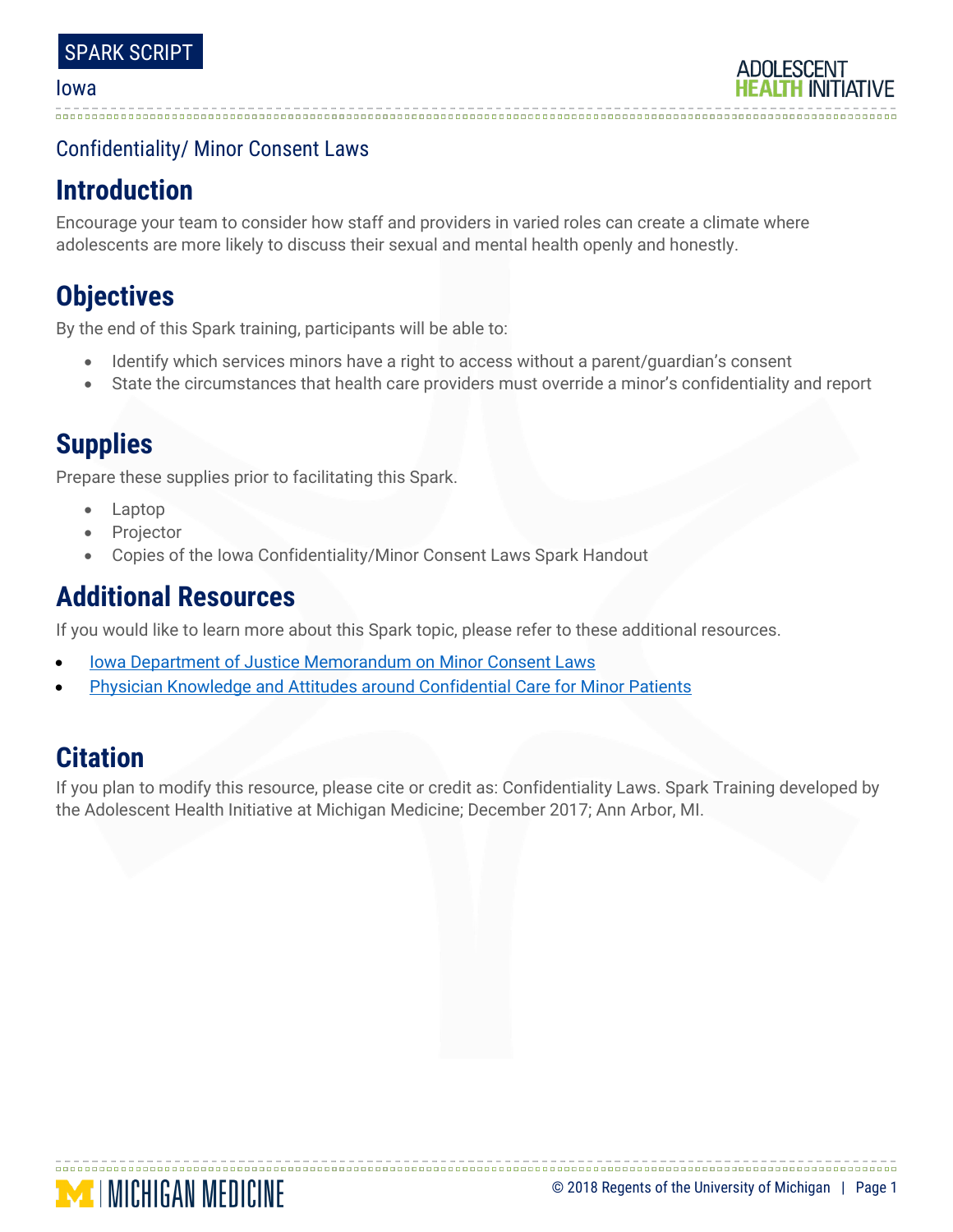

#### Iowa



# **Intro/Hook** (2 minutes)

## $\Box$  1 – TITLE SLIDE

**MENGAN MEDICINE** 

Today we are going to do a 15-minute mini-training, also called a Spark. As youth-serving professionals, it is important that we understand adolescent confidentiality and minor consent. This training is intended to be an overview of the most relevant laws on confidential services for teens.

Each person here will have times where we need to know and comply with consent and confidentiality laws, though it's different for our various roles. For each law and scenario we discuss, try to think about how it applies to your role. To get us started, let's review a case scenario.

### 2 - CASE SCENARIO: SHAY, 15 Y/O GIRL

This is Shay, who is 15. She is here today because of a sore throat. During her visit the clinician found out that she is concerned about having an STI. Shay says she is worried her mother will kick her out of the house if she knows Shay is sexually active. How does the right to confidentiality help or hurt Shay?

Give participants a moment to respond to the question on the slide. You may choose to have discussion here or just have people think about it.

**EXCO** Usually, not all of this patient information is available to everyone who comes into contact with her. When we know more details about a patient, does it affect how we feel about the patient's right to confidentiality? Even though we know the law says we need to provide certain confidential services to teens without a parent's permission, it can be challenging when we think parents should be involved. What can go wrong if we accidentally break confidentiality?

Have a couple of people respond briefly. Main point: If we don't follow the laws, it can have a negative impact on teens.

Many teens choose to include their parent or guardian in decisions about their health. For some teens, however, having the option of certain confidential services makes it more likely that they will seek care when they need it. For instance, Shay would probably be more likely to get tested for STIs and possibly get a method of contraception if she's assured her mother's permission is not required.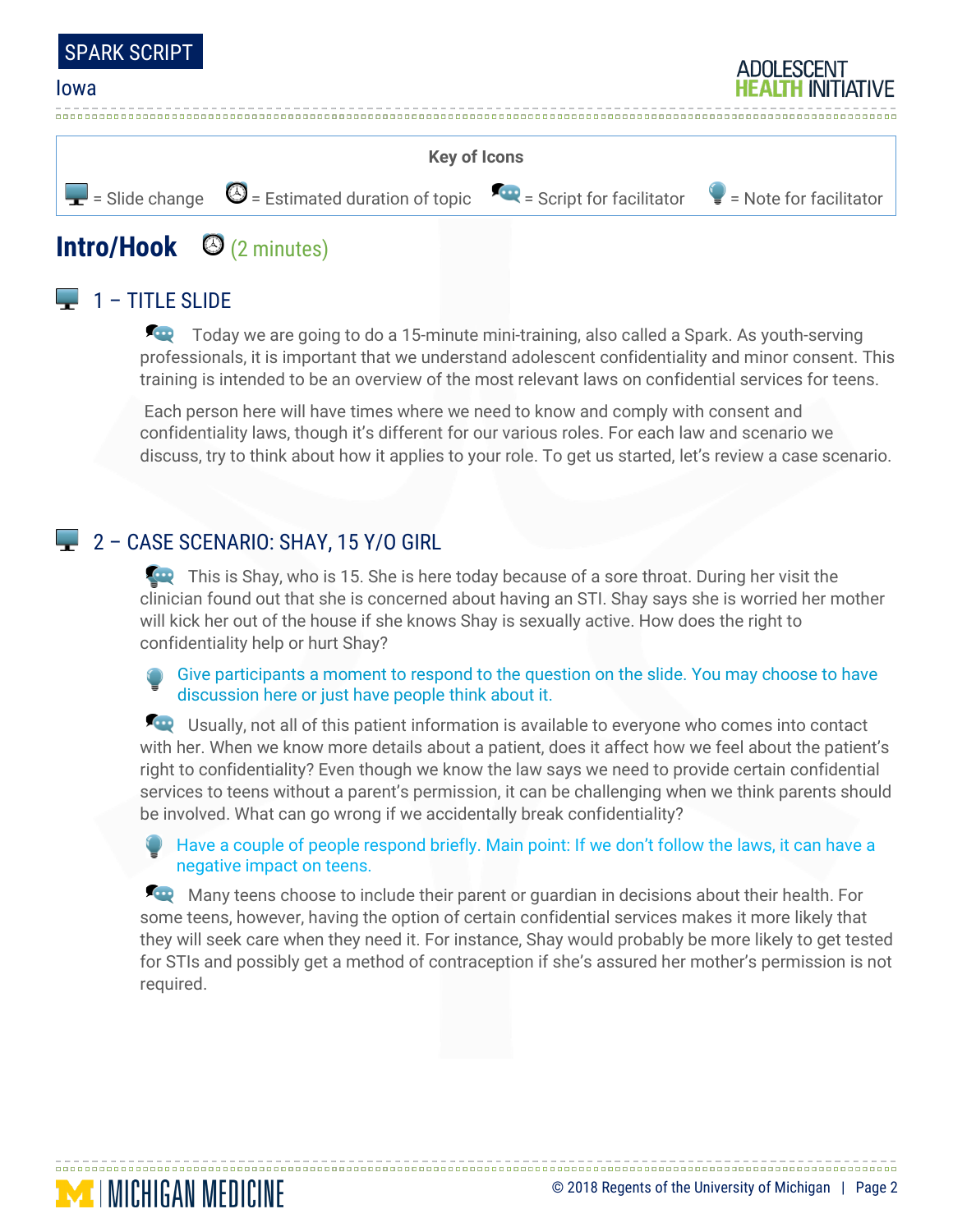

# **Key Concepts** (11 minutes)

# $\Box$  3– IMPORTANT DEFINITIONS

Before we review the laws, it's important to recognize the difference between consent and confidentiality.

- **Consent** is permission to act. In general, a parent or legal guardian must give their permission or "consent" – before their minor child can receive a medical service. However, there are important exceptions where a minor can consent to their own care, without a parent's permission. We will discuss these exceptions today.
- **Confidentiality** refers to how health care providers and staff keep certain information private.
- **Consent does not equal confidentiality**.
	- o Even if a minor is allowed to consent to a service without a parent's permission, it does not necessarily mean that the provider is required to keep it confidential.
	- o So, laws can protect a minor's right to access a specific service, like contraception, but often, it's up to health care providers and staff to protect a minor's confidentiality.

## 4 - IA LAW: PARENTAL CONSENT EXCEPTIONS

Let's review the laws and consider how we implement them here. As we see on this slide, a parent or legal guardian must provide consent on behalf of a minor (under age 18) before health care services are provided, with **several important exceptions**.

- Emergency care
- Care for emancipated minors who can be emancipated by court order, marriage, or military active duty
- Specific health care services related to reproductive health and substance abuse treatment

Pass out the "Iowa Confidentiality/Minor Consent Laws" handout.

## $\Box$  5– IA LAW: MINOR CONSENT

Here's a handout that explains Iowa's confidentiality and minor consent laws. This slide also outlines the laws and can be a cheat sheet if you want to keep it handy. As we see here, patients under 18 have a right to the following **without** parental/guardian consent or knowledge:

- Family planning services
- Prevention of sexually transmitted infections (STIs), including vaccines for hepatitis B and HPV • PrEP for HIV prevention.
- Testing and treatment for STIs, including HIV
- Substance abuse treatment
- Tobacco cessation counseling, **age 12 and up only**
	- $\circ$  It is important to note that the Quitline IA program allows only minors age 13 and up to consent.

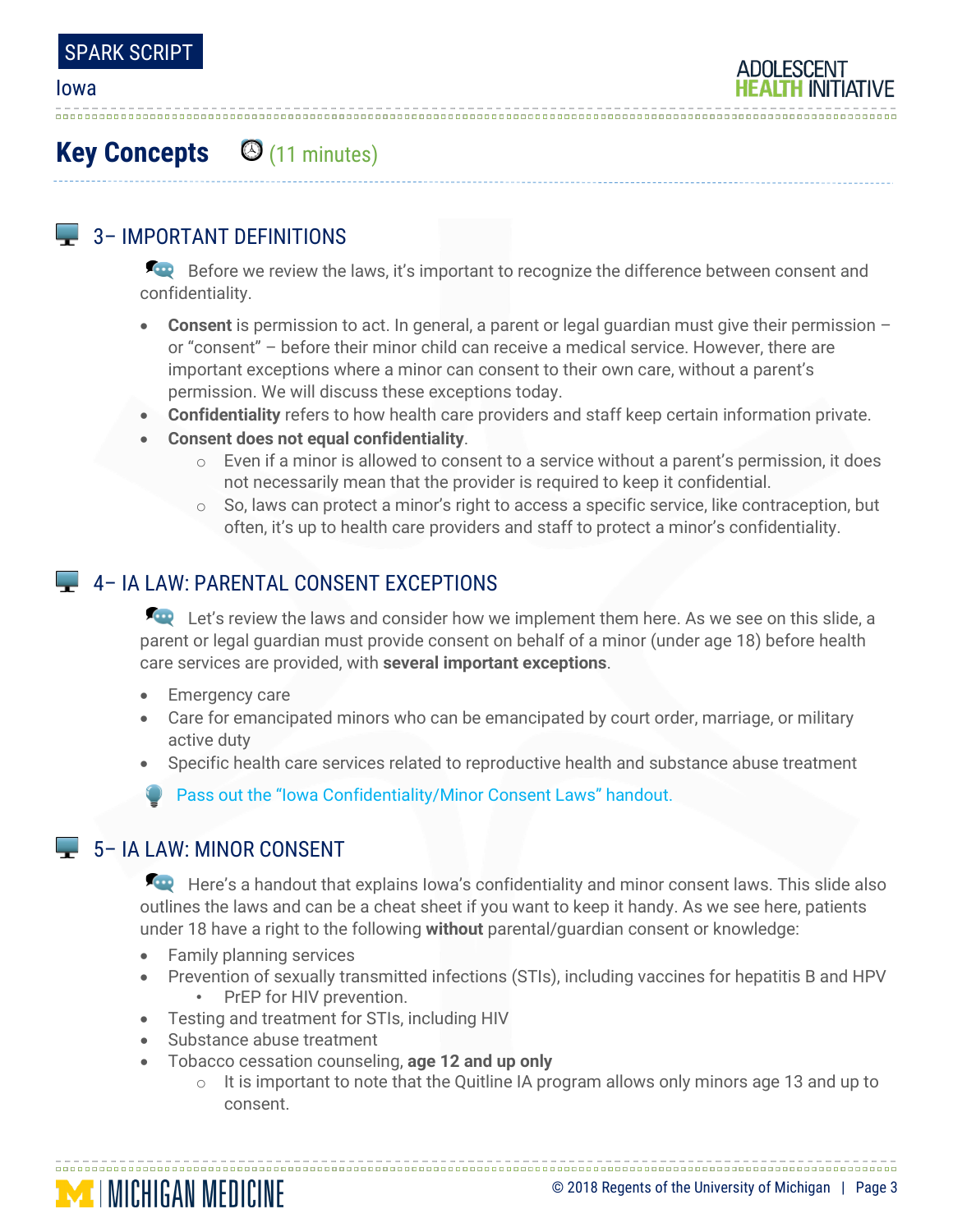

Are there any questions?

## 6 – IA LAW: MINOR CONSENT AND CONFIDENTALITY

Health care providers may still provide the service, but must notify the parent/guardian:

- At least 48 hours prior to any abortion, UNLESS
	- The minor is a victim of abuse that has been reported to the appropriate authorities
	- A court-authorized waiver is obtained
- If an **HIV test** is **POSITIVE**
	- Minor must be informed of this requirement prior to HIV testing
	- The notification requirement does NOT apply to Title X clinics

Are there any questions?

## **L** 7 – IA LAW: MANDATORY REPORTING

- Now we're going to review when a minor's confidentiality must be overridden. Health care providers must override the minor's confidentiality and report if:
- The minor is a risk to themselves or someone else
- There is suspicion of physical abuse or neglect by an adult
- The minor has been involved in sexually activity with someone else in their home
- The minor is under age 12 and has been involved in any sexual activity

Any questions?

## 8 - CASE SCENARIO: SHAY, 15 Y/O GIRL

Let's go back to our 15-year-old patient scenario, Shay. Let's answer these questions together as I read through them.

- Can Shay receive STI testing without a parent's permission? *[Answer: Yes]*
- What about HIV testing? *[Answer: Yes, but she must be reminded prior to testing that her parent will be notified is the test comes back positive.]*
- Can she receive STI treatment? *[Answer: Yes, for any STI, including HIV]*
- Can she get the HPV vaccine? *[Yes, she could, the HPV vaccine falls into the category of STI prevention, which minors can consent to on their own]*

### $\Box$  9 – ACCESSING RECORDS

**MICHIGAN MEDICINE** 

- **In general, a minor's parent/legal guardian is authorized to access the minor's medical records** but there are a few exceptions:
	- 1. Providers may use discretion to prohibit parent/guardian access if it is not in the minor's best interest.
	- 2. Providers cannot disclose information about substance abuse services and treatment to a parent/guardian without a minor's express permission.